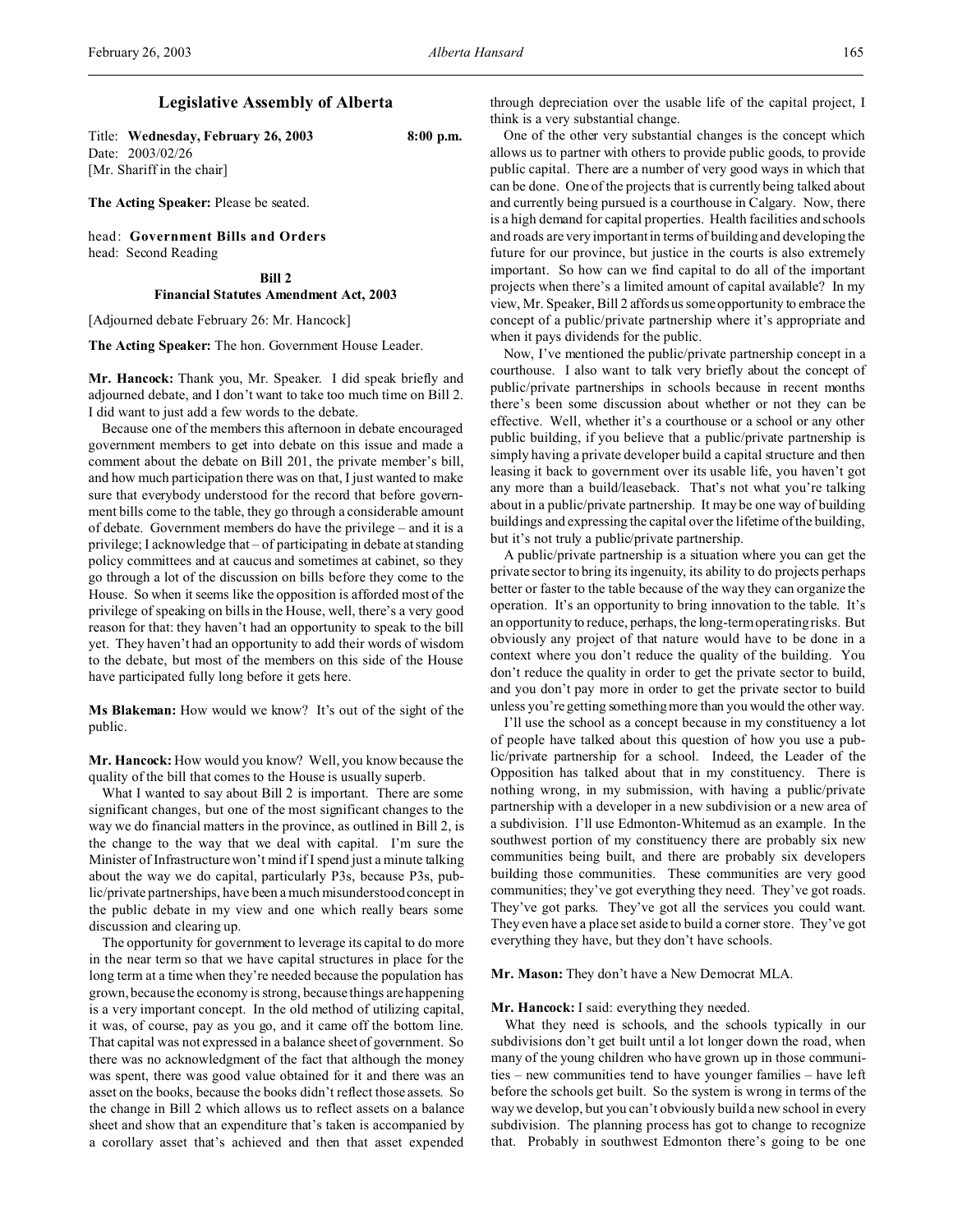school in that area, one elementary school, maybe one junior high school.

So the question then is: where does it get built, and how does it get built? Well, obviously, the question of where it gets built and if it gets built still has to be left with the school division, that is going to determine whether it's got need in the area and determine how it fits in its complement of schools and all those sorts of issues. Obviously, that's not a decision you leave to the developer. But there may be seven or eight or even probably 14 different school sites in that area, and any one of them could have a school built on it. Probably half of them are optimal for having schools built on them, and only one is likely going to have a school built on it.

Why don't we get together with the developers in that area and say: "Sharpen your pencils, guys; come to the table. Which of you would like to build a school in your neighbourhood on the land that's been set aside for schools? What we can bring to the partnership is seven or eight other pieces of land that can be put into the partnership, so put that into your mix." But nobody should be thinking about that. [interjection] The Leader of the Opposition is asking me a question. I'd be more than happy to answer it if I'd heard it.

Nobody is talking about letting the developer run rampant and build a school. Nobody is suggesting that the developer should set the quality standards of the school or decide where the school should be. But everybody, I think, would acknowledge that if a school were built in a community, it would enhance the viability of the community and enhance the salability of the community. So the developer obviously has an interest in having a school in their particular part of the community. And as long as there's not going to be one school in every community but there is going to be a school in one of those communities, why wouldn't you go to those developers and say: "Come to the table. What kind of a deal will you make?"

I'll bet you in some areas where there are that many houses going up and that many developers in there, you might get a developer who'll come to the table with a pretty good deal for the public. But they would have to build it to the quality standards. They would have to build it in an area that the school board wanted a school. They would have to meet all the requirements. We're not talking about having them build a school that we would lease for the next 30 years and pay them more than it would cost for the government itself to build the school. That's not the deal. That's no bargain. That's not a partnership. Partnership is when everybody gets something out of the process.

### *8:10*

So, Mr. Speaker, what I wanted to add to the discussion today is that when we're talking about P3s, we ought not to confuse public/private partnerships with other forms of financing: build/ leasebacks or bond issues or those sorts of things. Those may be relevant and appropriate in certain circumstances, but public/private partnerships are when the public dollar and the private dollar can go into a project, where the public gets something it needs on a timely basis, where the private sector obviously gets something that it needs, perhaps enhancement of their community. It's a win/win situation, and it costs the public less to get more. That's what a public/private partnership is, Mr. Speaker.

I'm very excited about Bill 2 providing some of the framework and structures so that instead of doing everything the same old way, instead of having to write off 100 percent of the dollars in the year that you commit to the project, you might think about capital in a broader perspective: carry capital over from one year to the next, dedicate it to the project you're trying to build rather than the year you're going to build it in, deal with it in an innovative way, have

the flexibility to do things appropriately to get the best costs so that you're not always building everything when the costs are highest and building nothing when the costs are lowest. Being able to manage capital in a much more businesslike manner: that's what Bill 2 does for us. It also opens all sorts of opportunities to unleash the innovation that can come from the private sector and allow it to do public good.

Mr. Speaker, I think Bill 2 is a good bill.

**The Acting Speaker:** All those members who've been sitting on the edges of their chair to ask a question of the hon. Government House Leader, this is your opportunity for the next five minutes.

There being none, may we briefly revert to Introduction of Guests?

[Unanimous consent granted]

head: **Introduction of Guests**

**The Acting Speaker:** The hon. Member for Edmonton-Rutherford.

**Mr. McClelland:** Thank you very much, Mr. Speaker. To you and through you to other members of the Legislature it is my honour and privilege to welcome to our Legislature 15 scouts of the Duggan Scout group. They are accompanied by their leaders: Paul Chell, Guy Germain, and Debbie Schmermund. We would ask them to please rise and accept the warm welcome of this House. Welcome. Thank you, Mr. Speaker.

head: **Government Bills and Orders** head: Second Reading

# **Bill 2 Financial Statutes Amendment Act, 2003** *(continued)*

**The Acting Speaker:** The hon. Leader of Her Majesty's Official Opposition.

**Dr. Nicol:** Thank you, Mr. Speaker. It's a real privilege tonight to stand and speak to Bill 2. I just want to start by welcoming to the Legislature the young Albertans that were just introduced. It's great to see them come in and take an interest in the democratic process, especially tonight while we're talking about some of the things that are really going to affect their future in the context of schools and how we build infrastructure and how we manage money so that they've got a stable province in the future. So, personally, I just want to say thanks for coming in, and I hope you enjoy the evening.

On Bill 2, Mr. Speaker, it's really one of those situations where you stand, and as the Official Opposition, you know, in a British democracy we're supposed to say: this is what's wrong and this is what's wrong and this is what's wrong. But for seven years we've been asking the government to do just what they're doing in this bill, so it's kind of hard for us to say there's much wrong with it. Since I became the Leader of the Official Opposition, I've been asking the government to try and implement four different tools that would improve our financial position and financial management in this province. Directly, three of them are now included in this, so I've got to say: for three-quarters let's say thank you.

It was interesting because the fourth issue, which had to deal with the predictability of budgeting for the arm's-length agencies, the minister talked about today and said that this was all going to be now built into the preparation and a much more predictable business plan adherence. So, in effect, all four of the things I was hoping for are being made possible by this bill. So to the Minister of Finance,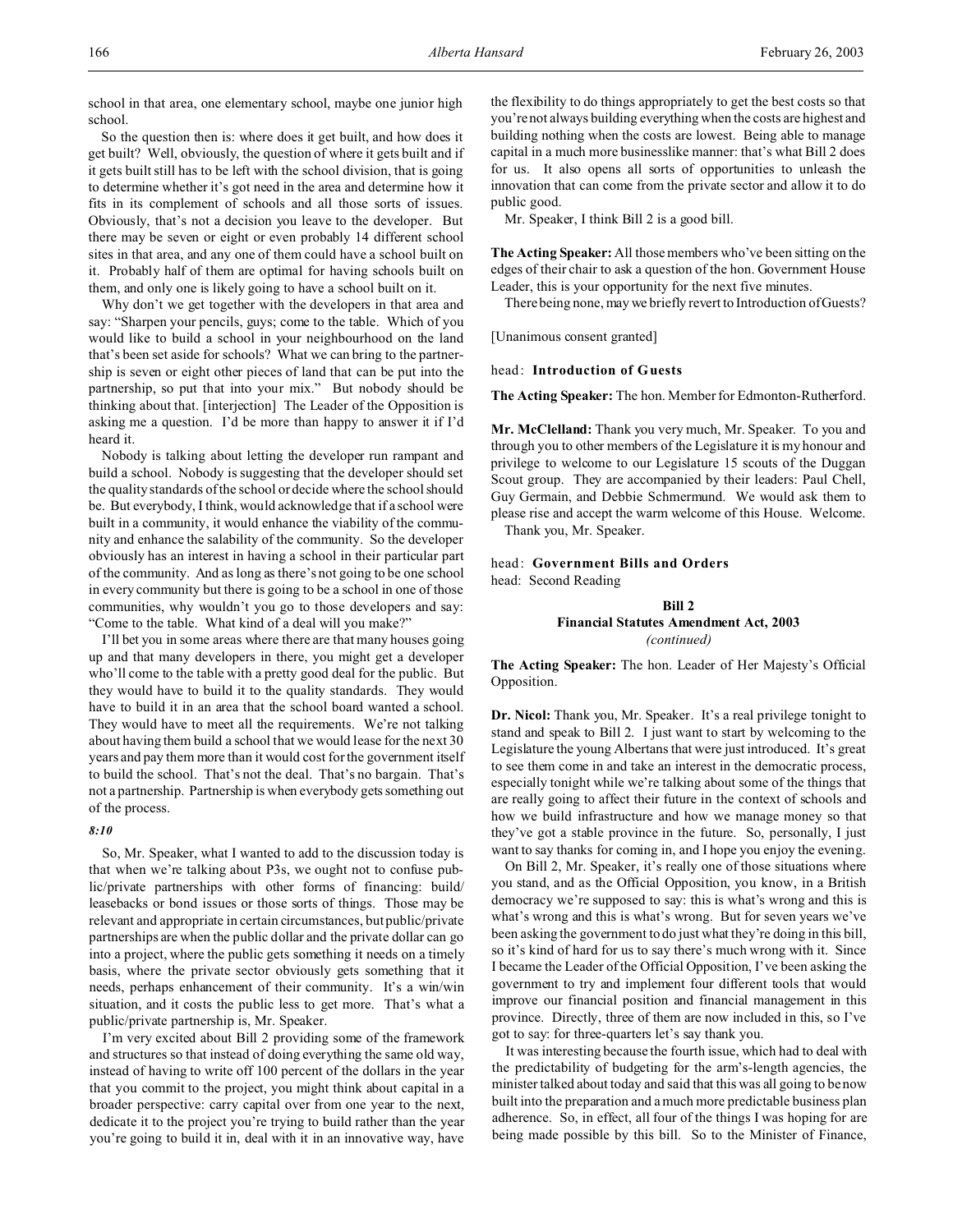thank you. Albertans thank you. It's a great idea that some of these things are finally being put in place.

The Minister of Justice talked a minute ago about the idea of looking at how we deal with our capital assets and investment in infrastructure. That's one of the things that's really being facilitated by this act under the new capital fund that's going to be established. This is a fund that's really going to allow us to, as he explained, spread out in many ways the planning that we do for our infrastructure.

He took that debate and then went off and started talking about P3s. You know, this is one of the issues that you have to look at. If the government had been properly dealing with the needs of our infrastructure over the last 10 years rather than building a debt in our infrastructure – getting behind in building our schools, getting behind in building our highways and health facilities, getting behind in the courthouse that he talked about in Calgary – what we would in effect have is the opportunity to deal with: how is it that we should be planning capital in the long run in a stable, sustainable economy?

You know, with the example that the minister gave about this partnership where everybody gains, we have to recognize that if we were doing that planning appropriately at the start, these multiple communities that he was talking about, only one of which is going to get a school – and he suggested that the best way to do that was to see which developer would give us the best deal in building the school in their community. Well, I guess the reaction that I had to that – and I made a comment about it – is that it shouldn't be the developers that decide where that school is built. It should be the school board of the jurisdiction, in our case the Edmonton school boards, either the public or the separate school board. That's who should be deciding with the community planners, not developers, in terms of who can give the best deal to establish a school in their community. Obviously, they may end up saying: well, if we can put it in our community, we can sell our houses before they can in the other one.

Well, you know, that shouldn't be the criteria because it should be based on the overall community plan. What traffic patterns does the community want? What was built into the subdivision plan? What age distribution? What growth patterns do they want to see in the population base? Where might the next subdivision go? Those are the kinds of things that have to be put in. So I would suggest that letting developers decide where the school goes compromises a community in deciding . . .

#### **Mr. Hancock:** Nobody was suggesting that.

**Dr. Nicol:** Well, the minister says that that's not what he was suggesting, but what I heard him say was that, in effect, he would go to the developers and say: give us your best shot, and let's see what we can get.

The idea is that we've got to make sure that this is done in the community interest, and as a government our mandate is to make sure that the best use of the public dollar is there for the community, for Albertans. We should not be out there trying to make sure the developers make an extra dollar. They're going to do that anyway. What we've got to do is make sure that the public tax dollar is well spent. Private developers get their share of that because they are the people who are contracted to actually build the facility. They can do that. They can do that with the ingenuity and the speed that the minister talked about. So that's kind of what I wanted to talk about just in reaction to the comments that he had brought forward.

In the rest of the act what we're looking at are some real issues about the ability now to really have more flexibility in this long-run plan for our province, you know, the sustainability part of this act, which is going to allow us to have a fund that will provide dollars for unforeseen and unpredicted shortfalls in revenue.

### *8:20*

Now, the idea that a certain amount of our natural resource revenues is going to be dedicated to general revenue and the rest will go into the stability fund is great because what it does is give us that predictability that we need. When the stability fund is there, we can draw money back out if that level of natural resource revenue is not achieved. In this model right now and in the current government implementation plan it's going to be about 3 and a half billion dollars of natural resource revenues that go to general revenue. The issue is that when we build the stability fund, or the sustainability fund as the government is calling it, what we need to do is look at what is an appropriate level for it.

I was very pleased this morning when we had a chance to get a briefing from the minister's staff, and I want to thank the Minister of Finance for making that briefing available to us. What they talked about were the conditions under which money can be withdrawn from that stability fund. I guess the only question that came up in connection with it after my staff came back and debriefed me on their briefing was how it is going to relate to current budgeting practices. They talk about the idea that the sustainability fund will be used for emergencies, and they list fires, droughts, floods – you know, the Pine Lake tornado – and that kind of thing, yet when they're starting this fund off, they're only committing \$400 million to it this year. This act changes the contingency fund requirements of the general revenue fund from a 3 percent contingency fund down to a 1 percent contingency fund, yet it seems that we're putting more demand on that contingency fund, which is, in effect, the stability fund, or sustainability fund now, by having the flood and emergency components there.

I guess the question that I throw out – and at some point the minister can clarify this for me  $-$  is: is this over and above the normal budget amounts? We've always had disaster components built into our regular budget practice. She signals that it's over amounts, so that helps a lot. Thank you. That clarifies one of the concerns that I had. If we were going to put all of those emergency and disaster demands on this fund, then it wouldn't have been big enough, you know, based on some of the experiences we've had in the past few years, but if it is built into the regular budgeting practice and then this is just for over and above the plan, that helps a lot. Thank you. That works out to provide that kind of a better understanding for it.

I guess when we look at it from the point of view of: let's be a little optimistic and think down the road a few years, when the fund hits the cap of the 2 and a half billion dollars – you know, this is a really interesting one that the government gave us in the briefing. They said that once it hits that 2 and a half billion dollars, any additional dollars can be used for four things. They listed debt repayment, capital investment, improving the government's balance sheet, and not operating expenses.

It would be nice to have a fifth one put there which would have an asterisk on it that said: if it looks like we're now entering a new scenario where there's going to be a long-term continuing surplus, how about a tax cut? You know, that might be one of the things we should be looking at as well. If we built that up in a very short period of time, then what we need to do is look at whether or not this is sustainable. If that is a sustainable ongoing surplus, that needs to be one of the options because we sure don't want to make it sound like the only option we've got after that's full is to spend the money. It's Albertans' money. They should have some kind of a say in it as well or some kind of a claim on it. That's the kind of thing that I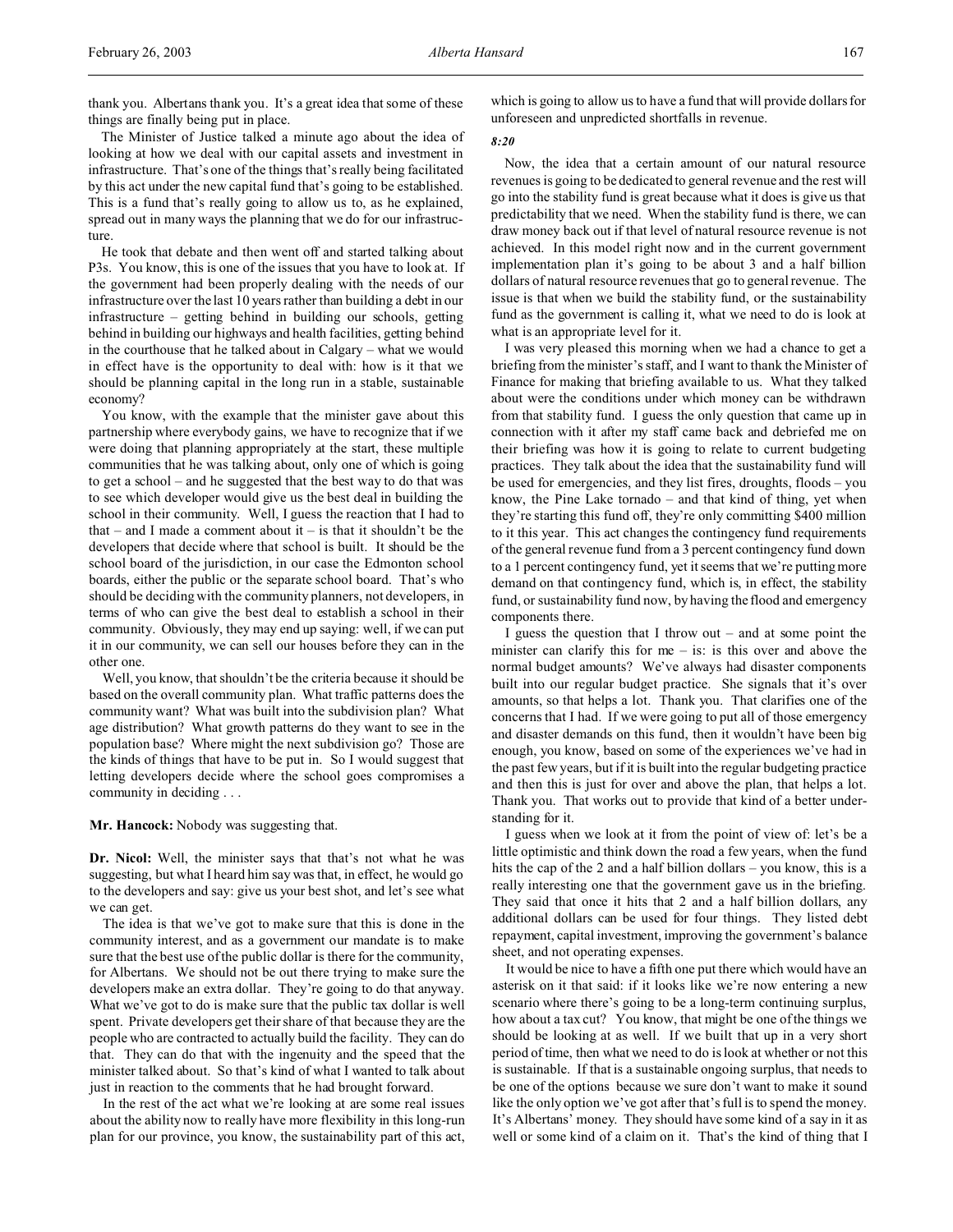would like to just add to their list of options when we look at it. It needs to be built in.

The next part that I just want to talk a little bit about is the benefits that we are going to have with the proposed capital planning part that's built into this. You know, if we actually do undertake and commit to those three-year capital plans, what is going to happen is that we're going to get rid of one of the greatest concerns that was expressed to me in the 2000-2001 period, when we had originally planned for a significant, almost \$2 billion capital budget, and then we had to cut back when revenues fell. I can tell the minister now that I got a number of calls from the capital construction industry in Alberta, if I want to put a broad base on it. I don't want to just say the highway builders or the school builders or that kind of thing. It was a general concern by the capital building industry in this province, and they said: how can they plan, how can they commit to their bank to buy new equipment to carry out the stuff we need if there's no predictability and no stability in our capital plan?

So this is another one of the things that is a spin-off from this whole stabilization concept that's being built into all of these different funds. I'm not talking about the fund; I'm talking about the concept of stability. It needs to be there from the point of view of not only our planning as policymakers but also planning on behalf of the industry that will be doing things for us or the planners who are, like the school boards, trying to meet needs of service delivery. What it does is that it really is going to create a much better environment for all of the things that we want to do in terms of planning in this province.

If we look at the other components that are in there, they talk about moving to an amortization of capital for the government's bottom line. You know, the amortization of capital is a mechanism to keep track of the capital that we've already put in place. I guess the thing that I would like to ask here in that context is: how do we deal with the backlog, especially over the next couple or three years as we try to catch up in some of the deficit that we have in our infrastructure right now?

You know, the Minister of Infrastructure and the Minister of Transportation and the Premier have all talked about the idea that we do have to in effect catch up. If we're going to talk about a balance sheet, which I've heard the minister talk about on a number of occasions, will that catch-up need or the deficit that we have in our infrastructure be included as part of the balance sheet for our province? You know, as we try to create the sustainability that we have been talking about here, that has to incorporate a degree of commitment to ongoing support for our infrastructure, and if we're behind right now, we need to recognize that and catch up so that in the future we can truly be dealing with sustainability of that infrastructure base.

So when the minister has been talking about this balance sheet for Alberta, I would hope that it includes, you know, some kind of an estimate of where we're at in the context of a deficit in infrastructure. If we're going to truly look at what we have to do as a province in making our decisions, the planners out there need to know where we're at, what's a backlog, if we're going to spend the extra \$3 billion a year for the next possibly three years. If the plans of the Premier in his television address work out, then the industry out there needs to know: is that an ongoing thing or is it for three years, that they get the extra billion dollars for three years and then it's gone, that we have to drop back to the approximately a billion that's in the budget on an annual basis? Then they can plan. But if they know that there's still a deficit in infrastructure, they'll expect there still will be possibly some subsequent catch-up in years after that third year. It gives them a chance to decide whether they should invest in new equipment or new training of employees, the whole bit.

So I would hope that that gets built into that infrastructure on that balance sheet basis.

# *8:30*

The other aspect that we look at is, I guess, the increased flexibility, and that has to be something that we look at very positively in this piece of legislation because the government now is going to have options at the end of the year. It's going to have an option to look at how they can, in effect, deal with surpluses in the budget rather than having that rigid 25-75 that we had before. You know, I think that we have to look at that giving us as a province a real chance to deal with some of the issues that are being addressed or that arise during a year and look at it from the point of view of what's really in the best interests of the province as a whole. We need to look at that.

The interesting idea that we're going to have an option to, in effect, carry over those capital dollars really helps. The main thing that we're going to have is some stability. You know, Mr. Speaker, it's I think contingent on all of us to talk about this act and say that it gives us a chance to do things much differently than we did in the past. It's going to give us a chance to probably really promote better planning for the province, and I guess that from that perspective I would hope that everybody would help to in some way expedite this through so that we can put it in place.

I'm going to close with that, Mr. Speaker, and I'm going to close with kind of a humorous little incident that happened this afternoon. When the minister announced her third-quarter update at 10 o'clock this morning, the press obviously ran up and said, "Ken, what do you think?" After some discussions I made a comment. I said: "You know, it's really kind of interesting that we're getting this thirdquarter update in the framework of the new legislation, which has not yet been passed, so in effect we're doing something that isn't legal. You know, we're reporting this third-quarter update using a framework that the Legislature hasn't given them permission to use yet." So in the Premier's 3 o'clock scrum one of the reporters picked up on it, went to the Premier and said, "Mr. Premier, the opposition is accusing you of breaking the law." He said, "What do you mean?" He said, "Well, you know, you're reporting your financial statements using a thing that isn't legal yet." The Premier looked at it and said: "Well, my gosh. Whip me with a wet noodle; will you?" So I don't want the Premier to have to be whipped with a wet noodle. Let's give him the framework.

Thank you very much.

**The Acting Speaker:** Standing Order 29 kicks in. The hon. Government House Leader.

**Mr. Hancock:** Thank you, Mr. Speaker. As I understand Standing Order 29, it's available for question or comment, and I'd only want to make the comment that the hon. Leader of the Opposition, I think, misinterpreted my remarks slightly. I'll give him the benefit of the doubt. There probably was too much noise in the place; he couldn't hear me. I did say that the school boards ought to be the ones who determine where schools go, make that determination. Developers can come to the table and make proposals, but the determination of where a school ought to go ought to be made on the basis of the public interest. That was the gist of my remarks. If I wasn't clear enough, I wanted to clarify.

**The Acting Speaker:** The hon. leader.

**Dr. Nicol:** I stand corrected.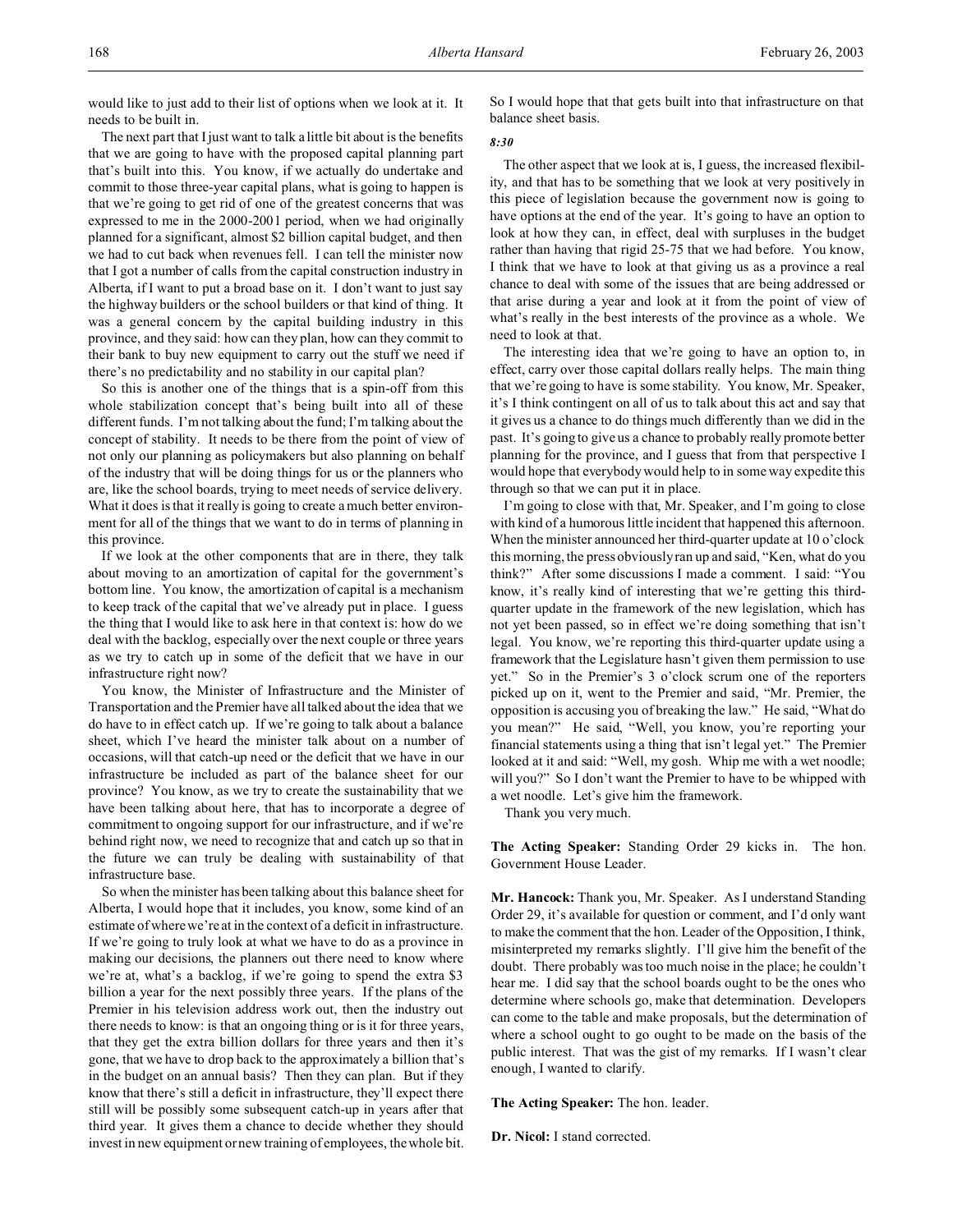**The Acting Speaker:** There being no questions, I'll recognize Edmonton-Centre.

**Ms Blakeman:** Thanks very much, Mr. Speaker. I am pleased to take this opportunity in second reading to speak to the principle of Bill 2, the Financial Statutes Amendment Act, 2003. Well, I've been in this Assembly going into my seventh year now, and I've been hearing about the Liberal plan for a stability fund every one of those years, and now we have it incorporated into legislation by the Conservative government.

**Mr. Mason:** They're just Liberals in a hurry.

**Ms Blakeman:**You've got to be just the tiniest bit jealous about this one; don't you? I'm sorry. My remark was directed towards the Member for Edmonton-Highlands. I apologize, Mr. Speaker.

As I looked through the notes, actually, there was a letter from Dr. Percy, who was then the Member for Edmonton-Whitemud, first raising the idea, and then in fact the Member for Edmonton-Mill Creek had a bill brought forward with exactly that idea. Then, of course, it was brought forward by our own sitting Member for Edmonton-Ellerslie and then by our leader in the last year. So I think the Liberals deserve credit for being persistent in bringing this idea before the Assembly enough times that the government finally saw the light and, in fact, incorporated it into what they were doing.

I was interested or perhaps intrigued to listen to some excerpts from the government members talking about this act this afternoon. I heard the intergenerational debt argument being raised again, which I thought was very interesting. That's the one about how the government saved future generations of children from debt and deficit. I'm always fascinated by that argument, and it was used at the time, but it's as though the government members like to think that the debt was created by a meteor or an act of God or a firestorm or something. I mean, the truth is that the debt was created by the very same Conservative government. It took them 20 years to rack up the debt and 10 years to pay it off. This was not created out of thin air. They strut about as though they invented the most marvelous thing. Well, I guess they did. They invented an enormous debt, that all Albertans have had to help them pay off now. But they talk about it like they had no connection to the creation of it.

You know, they didn't dissolve the Conservative Party and start it again under a different name or something. They didn't. It's exactly the same party. If you check under the Societies Act registration, it's a continuous registry there. It's exactly the same party. It's exactly the same people that created the debt, and now they want congratulations for having to work to pay it down. Well, I don't know, Mr. Speaker. It's just one of those strange, twisted little facts of sitting in this Assembly some days.

I heard another member speaking: look in the mirror, and you will see who created the debt; it was Albertans who created this debt; let's blame it on the schools and the parents and the seniors. Excuse me. Those people were not the government. They did not make the choices that put those programs in place. They did not pass those budgets. The Conservative Party as the government did. You guys made those choices. Don't bother blaming that on the seniors. Don't blame it on the parents or on the schools. That's not who made those decisions. The current sitting government made those decisions. So don't blame it on anybody else.

**Mr. Mason:** The ogre of overspending.

**Ms Blakeman:** You're just itching to get up on this one again. Yeah; this was created by the choices of this government.

The other thing that I've followed along with, I've thought: wow, I don't think you could write a science fiction novel freakier than this stuff. I mean, is this whole idea that somehow this astonishing, brilliant, economic theory helped this government devise the plan to get rid of the deficit and the debt? Well, no. I mean, the money came from high oil and gas prices, from surpluses that way. Hello? It almost grew on trees, except it didn't. It came out of the ground. Lucky, lucky for the government. It literally opened up before them and came out of the ground. They couldn't have had it any luckier. So as far as brilliant planning and astonishing budget management, no. Sorry, guys. You had oil at, like, 40 bucks a barrel. I mean, anybody could have had a surplus with that.

*8:40*

# **An Hon. Member:** Could it be good karma?

**Ms Blakeman:** Good karma. I'm asked if it could be good karma. Well, now we're back to this argument about who created the debt. The same people. So maybe the karma was that you'll finally get to pay off your own debt.

So we had cut stupid in that it wasn't planned. They were very quick cuts. The cuts came out of the frontline services. The cuts came out of maintenance, which is costing us a lot of money further down the line, as we know now. We had cut stupid, we had surplus easy, and then we had spend stupid. So I never quite understand why this government is so darned proud of this whole fiscal thing because it just strikes me as bizarre.

Now, let's talk about the intergenerational debt thing: "Oh, my goodness, we have to pay down this debt, or we will transfer debt to our children, to our kids and our grand-kids. Oh, man, we've got to do this right away." I go: what is the one group that has been affected instantly, in less than half of a generation? Which group of people in less than half a generation has borne the brunt of this government's choices? That would be our kids and our grand-kids. Well, how? Well, look at the cost of university tuition and tuition to colleges and institutes of technology. Who is carrying that debt on behalf of this government? Those students are in less than half a generation. So, wow. I mean, wow, you guys are good. It didn't even take a full generation to transfer that debt. You did it in less than 10 years by transferring it directly onto the shoulders of every single Albertan that was attending an educational institution and their parents. Hello? Like, wow.

I mean, we've got university tuition that went from a thousand bucks to 4,000 bucks a year. The debt load that students are walking away from school with now, the last year that I checked, was 25,000 plus dollars as a debt. So there's where the debt went. Right onto their shoulders: 25,000 bucks apiece. There you go. If you're going to be in medical or legal pursuits, you're looking at 40,000-plus dollars as a debt that you're walking out with, and that will soon be higher when they allow differential tuition fees in those faculties. So it's really our kids who took this debt on, but the government likes to take all the credit for it. You know, at least, you guys, admit that you transferred onto the shoulders of your children. Please give credit where credit is due.

Now, let's talk about the Financial Administration Act. This is the other one. It's straight out of George Orwell. It really is.

**An Hon. Member:** Straight out of George Bush, you mean.

**Ms Blakeman:** No. George Orwell. You guys must sleep with a copy of *Nineteen Eighty-Four* underneath your pillows. I mean, wow. It just oozes out of you.

 $Why - why? - are you so proud of having to pass a law to keep$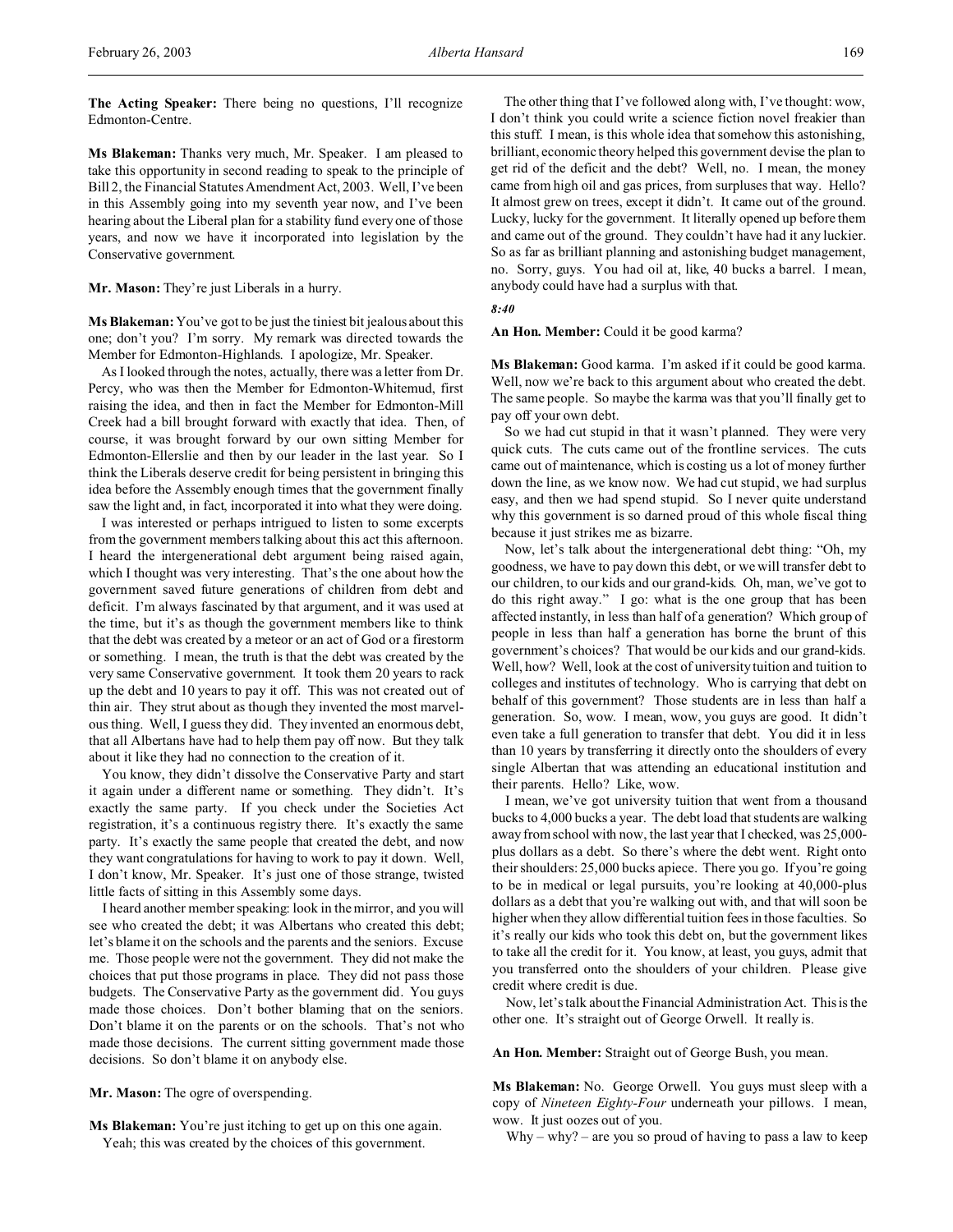yourself from going over budget, from overspending? Like, who would need to do that? You know, usually you pass laws when you know that there's a tendency to do something and you're trying to curb that tendency. So every time members of this government get up and beat their chests and have ticker tape parades about how gosh darn wonderful they are for having passed an act to keep themselves from overspending – hello? Well, then, what's your tendency? To overspend, and we've seen that: 20 years' worth of debt creation. I mean, I guess it was pretty obvious; wasn't it? You did spend 20 years creating this debt. You did have to hold yourself in line, so you passed a law so that you couldn't go and spend over your budget or create a yearly deficit. Wow. And you want congratulations for that? I guess you do.

The other thing that's happened – and this is a little darker, I think – is that I think it was an easy way for the government to control constituents and certain issue-based constituency groups because you could always use that big stick, that big devil, that bogeyman. That's the word I was looking for. "No, no, you know, we can't go over budget on this. We've got to get rid of the deficit and then get rid of the debt. So no, no, you can't have whatever the heck you're asking for."

I still feel that there were some philosophical or ideological moves that were made under the guise of this economic fiscal restraint. You know, it's in areas like the women's issues program. Now I don't even think it's a desk. It used to be a desk having come down from a branch, but I don't even think the desk is there anymore. There are certainly no programs being offered. Certainly it's in the attitude to poor people in Alberta that, you know, it's their fault somehow. I really didn't approve of that at the time, and I still don't.

We're back to looking at this idea of a stability fund as brought forward by the Liberals repeatedly, and I guess the government finally understood what it was. I was looking back at some of the government reaction in the past when we raised the idea of a stability fund and we explained what it was. I'm looking at *Hansard* from November 21, 2001, an exchange between the leader and the Provincial Treasurer, which is what I think she was called at the time, in which she goes on with some bombast about – and I think this is the crux of it why it took so long. It was just a total misunderstanding about what the stability fund was, and I guess that once they got their financial management group of buddies from Calgary to explain it through that committee – I can't remember the name of it – then all of a sudden that was okay. That put the kiss of success on it. It's just interesting reading, looking back now.

Here's the quote from the Finance minister.

The situation in the province of Alberta is to manage the realities that face us in the economy.

Sorry. I'm going to jump ahead a bit.

Albertans went into a contract with this government again this year and said: "Stay the course. Keep our taxes low, pay off our debt, and spend wisely." The corrective plan that we have put forward is in response to exactly what Albertans have asked us to do. This hon. member would like us to abrogate that responsibility and move away from it. We're not prepared to do that.

Well, how does she think that responsibility is going to be abrogated? Earlier on it says:

The alternative, which the Liberal leader would want, is to put us in

debt, spend beyond our means, raise taxes, and not deal with reality. That's what she thought the stability fund was. So no wonder it's taken us this long to come to this point.

Do I agree in principle with what's being proposed in this act? Yes. I think it is a way for us to start to achieve or at least have stability in sight. This is a boom-bust economy. This government has not been successful in understanding that and trying to manage

it. It's just ridden along with that roller-coaster ride and taken every Albertan along with it. What we're really looking for, I think, in any economic plan is stability and predictability. That's what people want. They want to know what's going to happen. They want to know how they can plan, and they don't want this sort of, "Yes, you're gonna have \$82 million for a school," and then four months later: "No. It's all gone. You're not going to have that until we don't know when." So it's all put off again. My goodness. As a parent how do you decide what school your kid is going to go for? I mean, everything is just placed in front of people and then yanked away again in the next possible second.

Thank you.

**The Acting Speaker:** Standing Order 29 kicks in. The hon. Member for Edmonton-Rutherford.

**Mr. McClelland:** Thank you, Mr. Speaker. Our friend and colleague from the Liberal Party, representing Edmonton-Centre, spoke to the genesis of the debt, how the debt evolved into the responsibility of the government to ensure that this did not happen again, and a preoccupation, perhaps, of the government to ensure that we didn't ever fall into the debt trap and the spiral that we found ourselves in beginning in the early 1980s, which caused a recession in Alberta that lasted at least a full 10 years and that caused many, many Albertans to lose everything that they had, to lose their life savings, their businesses. As time goes by, it's so easy to forget the national energy program. The national energy program, which was a creature of the federal Liberal government of the day, absolutely decimated the Albertan economy. Many people representing the Liberal Party feel that the national energy program was an intrusive raid on the resources of Alberta and that that was the genesis of Alberta's descent into debt that we had to dig ourselves out of.

So I would ask my colleague representing Edmonton-Centre . . .

# *8:50*

**The Acting Speaker:** Hon. member, this time is for brief comments or brief questions.

## **Mr. McClelland:** Okay. Thank you.

. . . to comment on the national energy program. In her estimation was that the appropriate policy for Alberta or was it not?

**The Acting Speaker:** You don't have to respond.

# **Ms Blakeman:** Yes. I know that.

From the sublime to the ridiculous. You know, truly, the NEP was so long ago. Get over it, you guys. Move on. No wonder you're having so much trouble. It's 20 years ago, honey. We're into a new century. Come on. Move ahead. Good heavens. Every time something is critical towards you, you've got to drag that up. It's old. It's way over, you guys. Move on. If that's the best you can do, it's getting a little tiresome.

**Mr. Mason:** I would like to ask the hon. Member for Edmonton-Centre if it is not the case that not only was it this Conservative government that drove up the debt, created the debt and the deficit in the first place, but whether or not it's traditionally governments like, for example, the Thatcher regime or the Reagan regime or now the Bush Jr. regime that actually are the greatest deficit creators in the world and if they don't actually put Pierre Trudeau to absolute shame when it comes to driving up deficits.

# **Ms Blakeman:** Yes.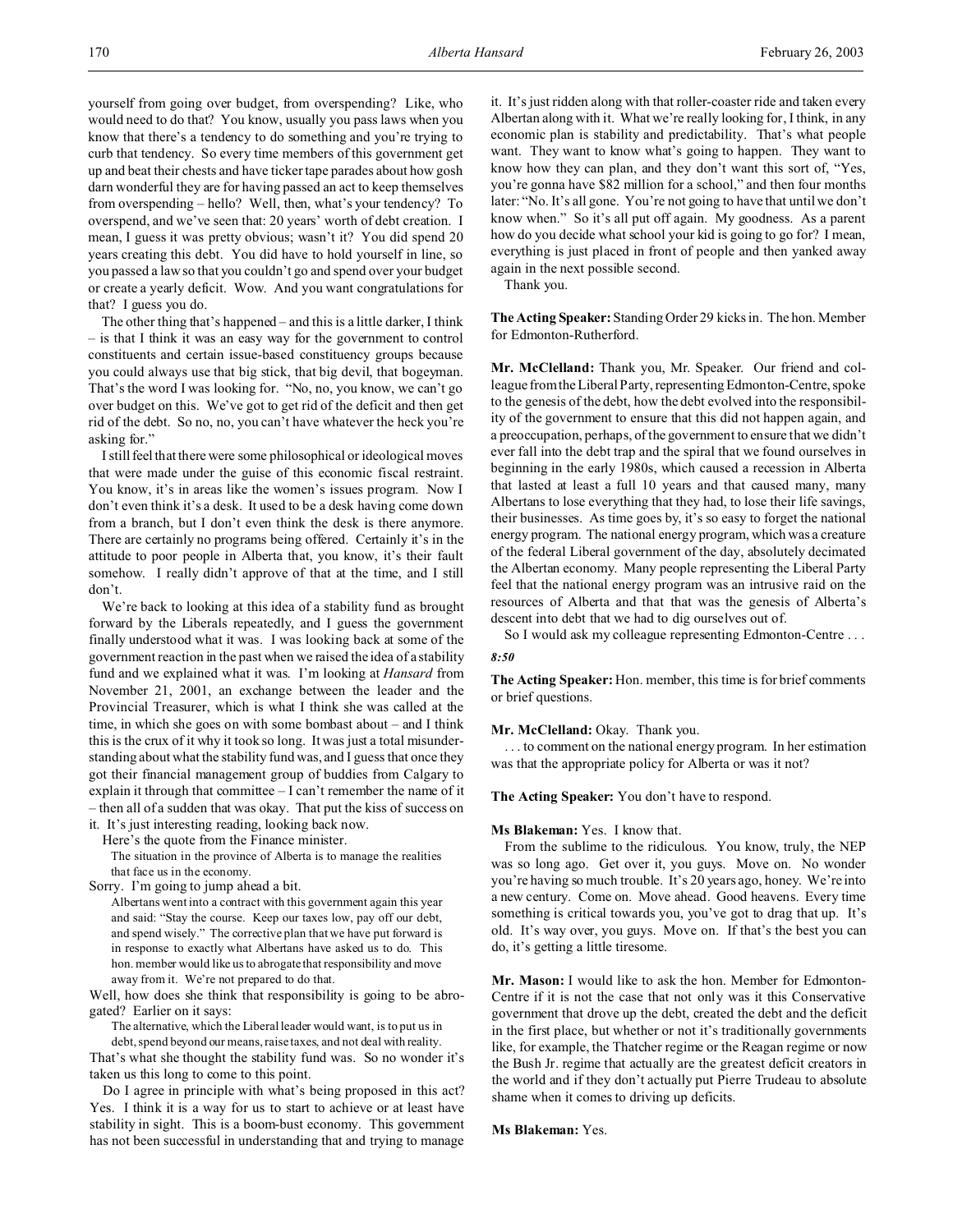**The Acting Speaker:** Okay. There being nobody else wanting to ask a question, the chair recognizes the hon. Member for Edmonton-Ellerslie.

**Ms Carlson:** Thank you, Mr. Speaker. I have to say that after so many years of talking about a stability fund from the perspective of the opposition having presented the idea in the bills, it certainly is a real pleasure to be able to talk about the stability fund from the perspective of the government actually introducing a bill that might in fact get passed this session. I would like in my comments to talk about how this fund has come to be and what I like about it the way the government has proposed it and what I don't like about it.

First of all, before I get into those comments, Mr. Speaker, I have to make a few comments on what the Government House Leader said in his opening statements. He talked about the lack of necessity for private members on the government side and government members to speak to legislation because they had already talked about the legislation through their various committees and internal caucus processes, but he missed the whole point of being open and transparent and accountable to Albertans. When that debate occurs behind closed doors and is not in fact rehashed in the public on the record, then nobody knows how the government makes their decisions and what kinds of deals they come to. So we would urge them to actually participate in the debate, not just in flippant questions at the end of the our comments but standing up and putting forth the comments and concerns and debate they had within their own internal committees in terms coming to . . .

**Rev. Abbott:** That's none of your business.

**Ms Carlson:** Well, there's a smart-aleck answer there, that it's none of my business. The fact is, Mr. Speaker, that it has nothing to do with whether or not it's my business. It's the business of Albertans to know how their government operates, and it has been a commitment, an often broken promise by this government that they will be open and transparent and accountable. It is exactly Drayton Valley-Calmar's comment that it's none of our business that is completely disrespectful to Albertans and ignores completely the promises that this Premier has made to people election after election after election. So we would hope that that is not the same opinion that the front bench of this government holds, because it is not the way to govern a province. If you're making decisions on a good and sound basis in the best interests of the people of the province, then to be open and transparent, to have the discussion on the floor of the Assembly, where it properly belongs in a democracy, is the right thing to do.

It certainly speaks to the quality of debate. As the House leader said: the quality of debate is enhanced by them not participating. Well, I have to say that often that is the case, Mr. Speaker, but we would expect that they would get better over time. Being Liberals, we'll give them every chance possible to improve the quality of their debate, and we're looking forward to them at least trying.

The Government House Leader also spoke to the quality of the bills then hitting the Legislature because of the quality of their process, but in fact we have seen in this Legislature time after time after time bills hitting the floor that are severely flawed. They're poorly written. They require amendments, amendments often proposed by us, sometimes taken by the government from the opposition. Often the government has to bring in their own amendments to their own legislation because they didn't think it through in the first place. Sometimes they leave the bills on the Order Paper and never pass them, and sometimes after they're passed, they have to rescind them or bring in amended bills to improve the quality of the legislation.

This brings me to my point of the often-discussed all-party committees. If they would have some input from people who bring different visions of Alberta to the table at the drafting stage, at the general debating stage, we would see an increase in the quality of the bills that hit the floor of this Legislature. The complaint from the government side is that they would have to listen to us debate it in the committee and then again in the Legislature, but any of the government members who have worked with me over the years on a variety of different kinds of committees know that that isn't in fact true. Yes, we will have points of contention that need to be brought forward and we won't agree on, but for the most part we will work out the differences, come to a compromise. What happens is that the government will be complemented on the process in this Legislature, and the bill will go through all stages of the reading in a very timely and supportive fashion.

So what I would suggest is that, in fact, what the Government House Leader said is not always accurate. There are many ways that their processes of bringing bills to the floor of this Legislature could be improved. One, all-party committees at the drafting stage and, secondly, having their members debate the bills and talk about the process the bill went through through their caucus and whatever groups they took the bill out to for information and feedback to be discussed here on the floor of the Legislature. That would actually encourage some openness and accountability, as these have oft been promised by the Premier of this province.

Then I have to comment on a difference in opinion I see this evening between the Government House Leader and the Member for Edmonton-Rutherford. During my colleague the Member for Edmonton-Centre's debate she talked about this government, this Conservative government, albeit a few of the players have changed over the past 10 years and more of them over the past 20.

**An Hon. Member:** Stockwell Day is gone.

**Ms Carlson:** Yes. Thank goodness for that. That's the good news in this Legislature.

### **Mr. MacDonald:** And forgotten too.

# **Ms Carlson:** Well, perhaps. Perhaps.

In fact, it was a Conservative government who racked up this debt. My colleague from Edmonton-Centre said that it took them 20 years to get there. The Government House Leader said that no, in fact it only took them three years to get there. Then the Member for Edmonton-Rutherford stands up and says: it wasn't this government's fault at all; it all belonged to the NEP, which happened a lot longer than three years ago. So we have a difference of opinion in how we got there, but in fact if you go back – well, let's talk about the NEP for just a minute and who really contributed substantially to the problems that happened. The Conservative Premier of this province at that time decided that he was going to do what this Premier likes to do often, and that's to take on the federal government. Sometimes when you take on that kind of a fight you win, and sometimes you lose, and this time all of Alberta had to pay the price for the ego of the leader of the Conservative Party at that time. So that is where we can start to take a look at what happened with the NEP, but those years were not deficit years for this government.

### *9:00*

When did this government actually run up the debt? I would agree with the Government House Leader on this, and in fact it was three years that it took for them to dig themselves into a hole. And the House leader was right; it did take them 10 years to get out of that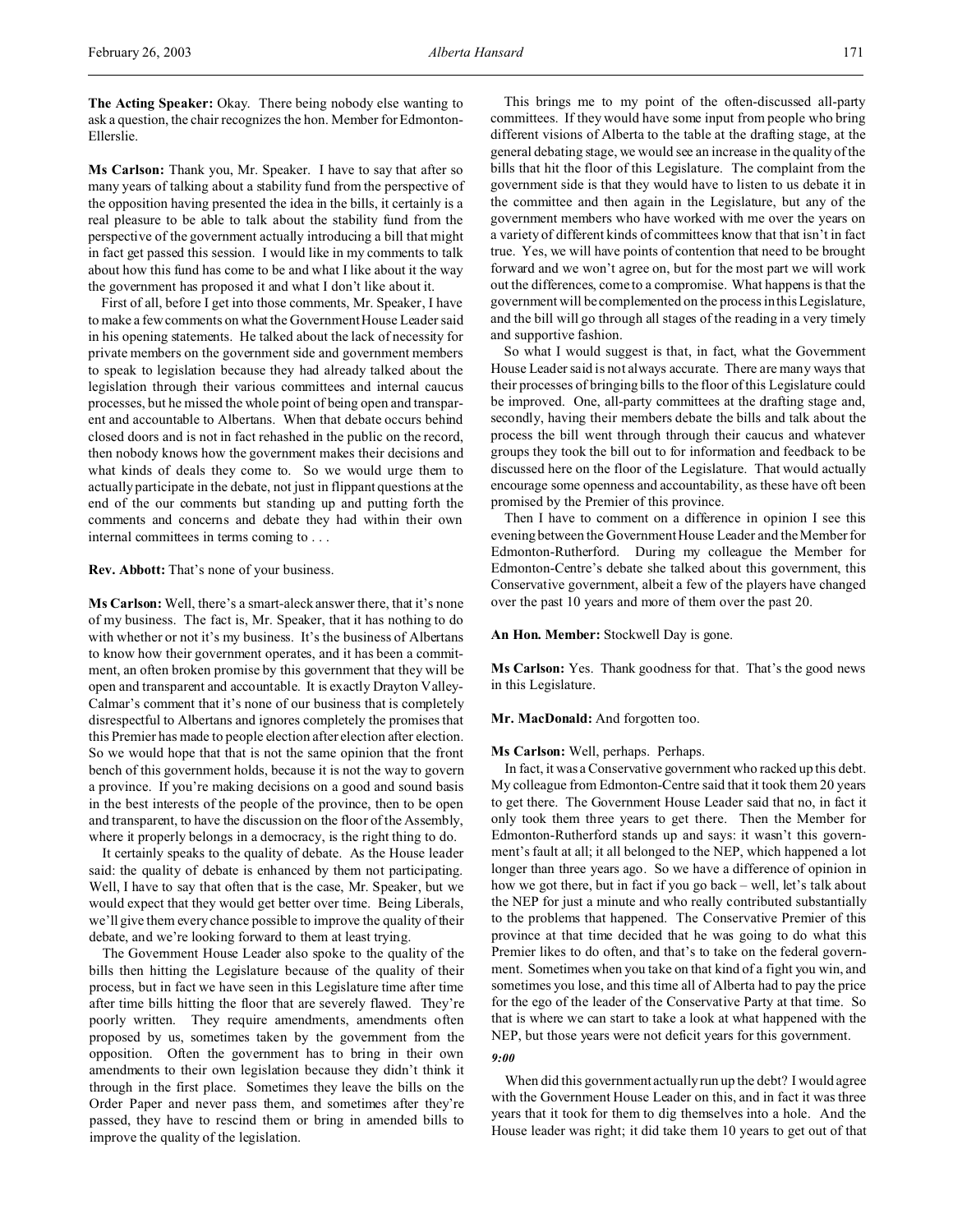debt. How did they do it, Mr. Speaker? They did it by introducing huge user fees. They did it by creating a huge infrastructure debt that we have yet to figure out how to get our way out of. They did it by a human deficit, by reducing payments to low-income Albertans and those who don't have the same advantages as the rest of us in this Assembly. They did it by substantially reducing seniors' programs without consulting those very people who helped elect them into office, with the high cost of education, with the kinds of hidden user fees that we have seen, by such things as not just those times when you go to pay for your licence renewal but also things like fishing licences, like the tire tax, like downloading the dollars that they used to spend in research and development. All of these things were how they dug themselves out of the debt that they created.

Through that whole time period, through the whole 10 years that I've been here, we tried to give them good ideas on how to properly manage income streams, properly fund infrastructure, and maintain the kind of funding structure that gives some stability to those people and those organizations that count on provincial government funding. Those are municipalities, those are school boards, those are hospital boards, and those are everyday taxpayers, Mr. Speaker. So we took this issue very seriously because it looked like, when most of us here got elected in 1993, this government couldn't figure it out. They were very lucky. They had windfall oil revenues, but they didn't have a fiscal plan.

We spent some time in a subcommittee in our own caucus starting at the end of 1993 and throughout 1994 and talked about how to develop a debt management and retirement plan and long-term funding proposal that this government could adopt. We introduced that, Mr. Speaker, in January of 1995, and we called it the 2020 vision. It was initially introduced by the then Finance critic sending a letter to the then Provincial Treasurer outlining the highlights of it, and we called it a fiscal stability fund.

**Mr. MacDonald:** Did we have a bill by that name?

**Ms Carlson:** Well, I had a bill by that name, but so did many other people in this caucus over the past 10 years.

# **Mr. MacDonald:** Tell me about that bill.

**Ms Carlson:** I will tell you about that bill, but first of all I wanted to see if I could go back and find the comments that had been made by the then Provincial Treasurer, Jim Dinning.

**Mr. Mason:** Jim who?

**Ms Carlson:** Jim Dinning. That's a name from the past; isn't it?

**Mr. MacDonald:** Does he have his hair dyed, and is he going to be Premier?

**Ms Carlson:** Well, I don't know. That's a good question. You'll have to ask him.

At that time he was asked whether or not it was a good idea to have a fiscal stability fund, and what he said at that time was quite amazing actually, Mr. Speaker. I'm trying to see if I can find the exact quote. I think I've got it here now. This is page 859 of *Hansard*, March 28, 1995. He was asked, "To the Treasurer: is the establishment of a stabilization fund . . . consistent with the government's commitment to open and understandable accounting?" Mr. Dinning said, "Well, Mr. Speaker, the answer is absolutely not."

So it's interesting to see how far this government has come since

March 28 of 1995 to the date of introduction of this bill, the Financial Statutes Amendment Act, 2003, where they have renamed our great idea that we have introduced into this Legislature through letters and through not one, not two, but three different private member's bills over the years. [interjection] Yes. Three different bills. We have hammered away on this particular issue year after year, bill after bill and have been told by this government how foolish we were and how we didn't know what we were talking about and that we had no clue what we were doing. Motions, too, Mr. Speaker. Motion 507 in 1999 was brought in. [interjection] That's exactly right.

So the bills came in, introduced by, imagine, the current Minister of Community Development, who happened to sit on our side of the House in 1998. He introduced the bill, the fiscal stabilization fund. I introduced the bill in 1999. Our leader introduced the bill in 2002. Every time we introduced it, we just got booed right out of this Assembly, and they told us how silly it was, and look what happens now. They slightly renamed it – not very original – from stability fund to sustainability fund, so the people can clearly understand that it was our good idea. And what do we find in the bill? That they took information right out of our original 2020 vision plan, which was very detailed and went through how to implement this, because we know that the government is not really quick on the uptake of new ideas and really good ideas. It usually takes them about three years to take our idea and bring it in as a bill and pass it. This time it took a lot longer than that. It took from January of 1995 until now, but, Mr. Speaker, we're happy to say that they actually got it.

What do we find in their bill? Exactly the principles that we had talked about all those times: taking available surpluses and resource revenues over a certain figure and keeping interest earned in the stability fund. All great ideas.

I know my time is just about up, Mr. Speaker, so what I really did want to be able to talk about was what happens to the heritage savings trust fund now with this stability fund and particularly what happens to the interest revenue from there. Once again, for years we have been saying to this government that to properly manage the heritage savings trust fund they need to, in surplus years particularly, inflation-proof that fund and keep that interest revenue in the fund in years when they don't need it. All we need to do is take a look at the fund that Alaska put into place, which started in the same year as our fund, which started with the same amount of money as our fund, which now is over \$30 billion in revenue and pays a yearly dividend to each citizen in Alaska as compared to our fund which has significantly depreciated over the past few years.

So my concern is that now that they have developed this sustainability fund, they also take a look at properly managing the heritage savings trust fund, that they inflation-proof it, and that they manage the money in a responsible fashion so that fund, too, can grow. Perhaps finally, Mr. Speaker, this government has got it.

**The Acting Speaker:** Standing Order 29 kicks in. The hon. Member for Edmonton-Highlands.

**Mr. Mason:** Thank you very much, Mr. Speaker. I'd like to ask the hon. Member for Edmonton-Ellerslie if she could elaborate somewhat on the sources of the deficit and the mythology that seems to exist among Tory circles with respect to the impact of the national energy program as opposed to the falling world oil prices as the primary cause of Alberta's economic decline at that time.

**The Acting Speaker:** Hon. member.

**Ms Carlson:** Thank you, Mr. Speaker. You know, it's really, really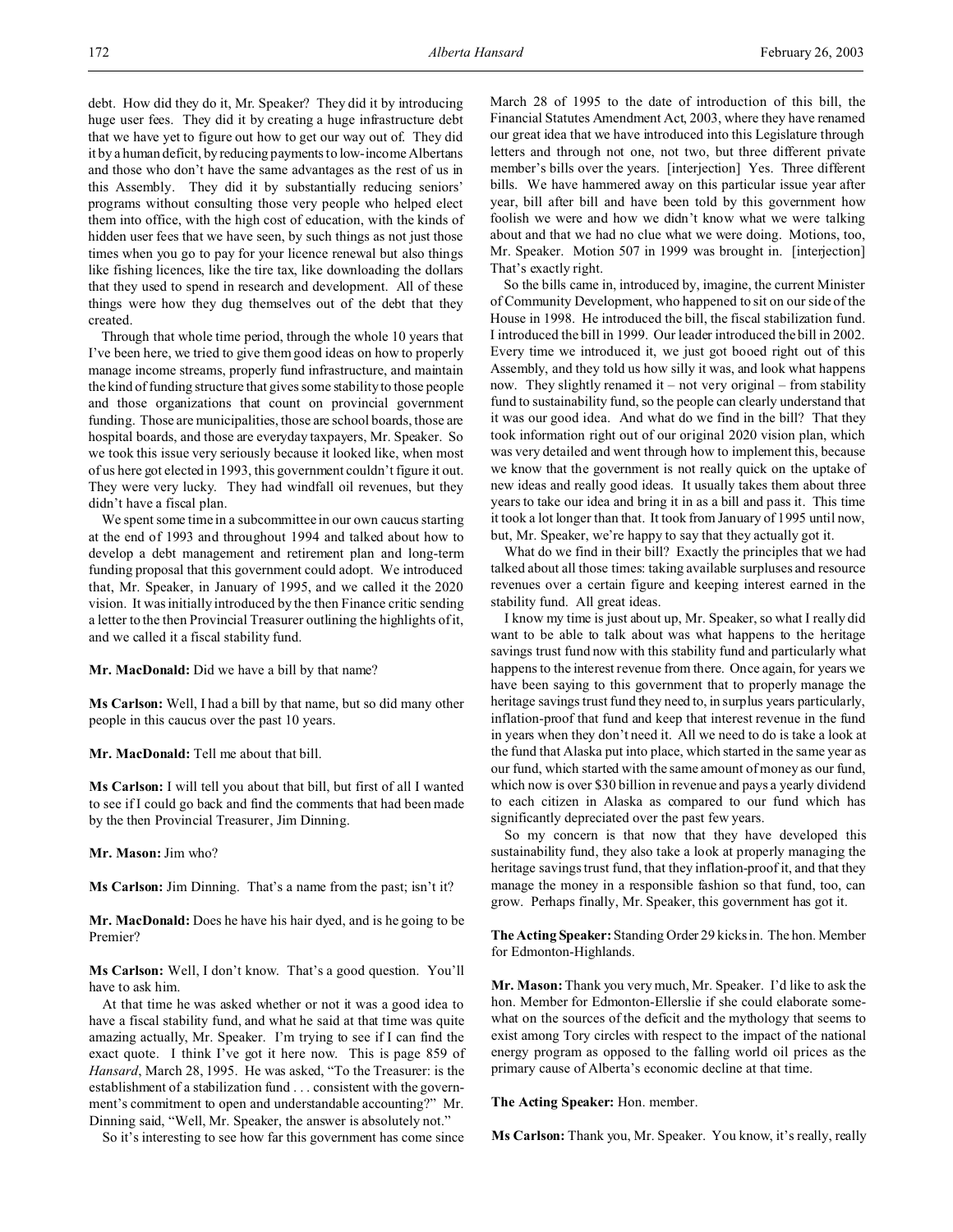a pleasure to have a New Democrat not trash the federal government at any point in time and who actually gets fiscal reality. [interjection] No, no. He gets the fiscal reality in this particular instance. He knows who actually is to blame for the financial situation that occurred over that point in time and, particularly, who is to blame for deficit-running budgets.

You know what? I'll tell an interesting story. I don't think I've ever said this in the Assembly. When I was first elected, in 1993, I was pretty idealistic about what government did. I remember going to my first Public Accounts meeting, and my very first question in that meeting was to the education minister. He was sitting down there with his deputy minister and the assistant deputy ministers and all the rest of the people that came with him, and I thought: I'll just start with a really easy question and sort of set up a frame of reference for where I want to go with my question. I said to the minister: Mr. Minister, can you tell me what your budget was for the year in question in Public Accounts? At that time it would've been 1992. He looked at his deputy minister and they talked a little bit and then to the assistant deputy minister, and then the talking goes all up and down the line, and he comes back to me and he says: Well, we didn't have a budget. I said: "No, no, no, Mr. Minister. You didn't understand my question. I wanted to know how much money you went to ask the Treasury Board for to run the education department on for the year and how you justified that money." And he says to me: "No, no. You didn't understand the answer. When we wanted more money, we just went and asked for it." So there was no budget planning process, and that is exactly how they got into the debt they were in. It has nothing to do with any other forms of government in this country. It has a lot to do with their complete inability to manage.

# *9:10*

**Mr. McClelland:** Mr. Speaker, I move to correct this revision of history as put forth by my friend from the New Democratic Party and echoed by my friend from the Liberal Party. The price of oil did not go down until 1985-86. The national energy program started well before that and was a wellhead tax on the resource taxed as it came out of the ground. It would be similar to, for instance, a tax on the capital activity of the Golden Horseshoe: absolutely inappropriate. It's strangely similar to a carbon tax, which is the Kyoto accord, so they're doing it again.

So my friend from Edmonton-Ellerslie should take the opportunity to look at the dates involved in the national energy program and the decline of the price of oil so that people know that the national energy program did not come off until after the price of oil had come down, not before it came down. After it came down.

Thank you, Mr. Speaker.

**Ms Carlson:** Mr. Speaker, I would like to remind the Member for Edmonton-Rutherford that he is no longer in the opposition at the federal level. He doesn't have to make these kinds of comments and fight this particular fight. I would remind him, as he very well knows, that at the time that occurred, we were facing a worldwide major recession in the oil patch which affected Houston just as much as it affected Alberta. [interjection] Exactly. Worldwide governments were affected by what happened in the '80s. When did we take a look at the problems of this particular government? They started after that point in time, and we didn't see any other causes for that except complete mismanagement.

This member also knows that I'm quite happy to debate Kyoto with him at length at any time because he is wrong, Mr. Speaker, and we are right.

**The Acting Speaker:** The five minutes that was the allocated time has run out. Any other members wish to speak on the bill?

[Motion carried unanimously; Bill 2 read a second time]

# **Bill 3 Electric Utilities Act**

[Adjourned debate February 26: Mrs. McClellan]

**The Acting Speaker:** The hon. Member for Edmonton-Highlands.

**Mr. Mason:** Well, thank you very much, Mr. Speaker. It's indeed a great pleasure of mine to rise and speak to this bill, which I've been anticipating for some time, and I've certainly been anticipating the opportunity to debate with the Minister of Energy. I would certainly hope that we can have a very productive debate.

I'd like to start with a brief statement, Mr. Speaker, if I may. Mr. Speaker, history does indeed show that when there is competition, usually that competition exists for the benefit of the consumer, whether that person is buying from a retail store or is buying from an electric power company. Competition equals lower prices.

Now, those are not my words, Mr. Speaker. These were the comments of Premier Ralph Klein on March 25, 1998. "Competition equals lower prices," he said. What a difference five years makes. We now have prices that are anywhere between 40 and 100 percent higher than at the time this Premier made that statement.

Consumers in the Peace country and eastern Alberta pay 40 percent more for power than they did prior to deregulation. Calgarians pay 60 percent more. Edmontonians pay 80 percent more, and consumers in central and southern Alberta in the EPCOR/Aquila area pay fully 100 percent more.

Mr. Speaker, we have released a study from Hydro-Québec looking at the prices for electricity in major cities, and back in May 2000 Edmonton was in the middle of the pack; in fact, slightly below average for the cities surveyed. The cities surveyed on May 1, 2000, were Winnipeg, Montreal, Vancouver, Ottawa, Edmonton, Regina, Toronto, Moncton, Halifax, Charlottetown, and St. John's, Newfoundland. It had Edmonton clearly in the bottom half of power prices. Now, the same cities were surveyed again on May 1, 2002, and guess what? Edmonton has the highest power prices anywhere in this survey.

**Mr. Smith:** Well, that's because you were there as an alderman.

**Mr. Mason:** I want to deal with that because the minister said that I was there as an alderman. He's made a number of public statements and otherwise about the role that I personally had played, and the government loves to talk about that instead of the real issue. In actual fact, just to correct the minister, Mr. Speaker, I never was a member of the EPCOR board, rather was, as city council, a shareholder. We had regulatory authority over rates, and those decisions were made in public and in the interests of the citizens. On at least one occasion I was successful in turning down a proposed rate increase by EPCOR on behalf of the citizens of our city. So I just wanted to correct for the record the one additional little piece of misinformation that is being spread by the Minister of Energy.

Now, the minister has also talked at some length about the public debt that exists in regulated jurisdictions, and he's tried to suggest that we have lower prices in regulated jurisdictions because somehow the debt is being subsidized by those jurisdictions in the case of public power companies. That is, of course, not true, Mr. Speaker. This debt is not guaranteed by taxpayers; it's guaranteed by ratepayers. We have shown that major Alberta power companies carry a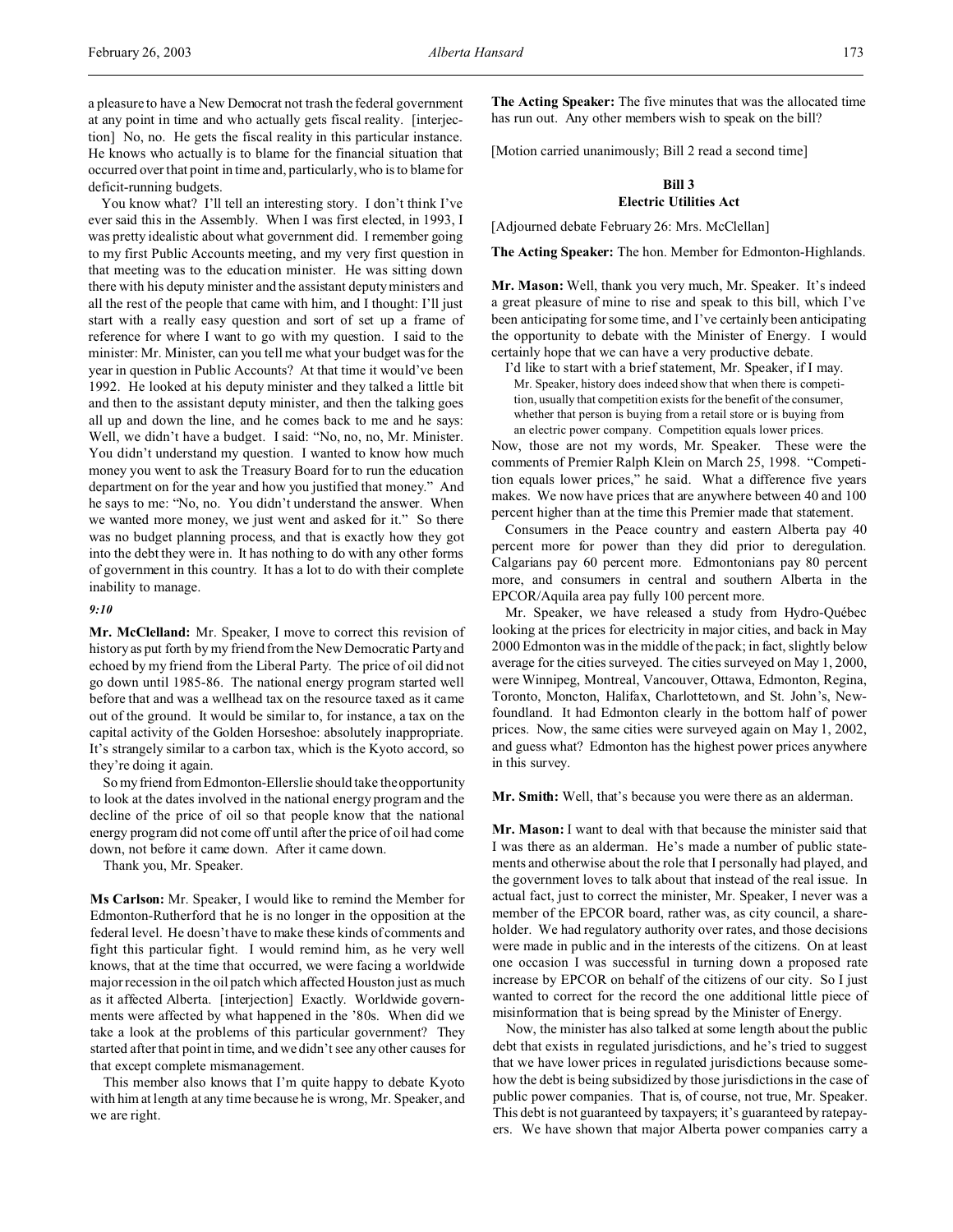debt totaling \$10 billion. That gives Alberta the third highest per capita debt load in its electricity utilities, and Albertans paid for that debt through their higher prices.

In fact, Mr. Speaker, I can give you some ideas of some of the cost. TransAlta has a debt of \$2.4 billion; ATCO, \$2.6 billion; EPCOR, \$1.6 billion; Enmax, because it has not up until this point participated in generation, has a very small debt of \$183 million; Aquila's debt is \$3.45 billion, for a total of \$10.238 billion. The source of this information is the 2001 annual reports of each corporation. That gives Alberta a debt load per capita of \$3,441.

Now, the minister can argue, and quite correctly, that this debt is guaranteed in a regulated system and in Alberta it's not guaranteed, except what the minister doesn't point out is that all of the PPAs are guaranteed by legislation. So billions of dollars of the Alberta debt are in fact guaranteed by this government on the backs of the ratepayers of this province exactly the same way as exists in fully regulated jurisdictions.

What about the other debt? What about new generation debt? That, of course, is not guaranteed. Any investor knows that if they have a guaranteed return, they expect a lower rate of return. If it's not guaranteed, as in the case of new generation debt in Alberta, they would expect a higher return, and they won't invest until they're sure they're going to get it. That means that capital is withheld from investment in the market here in Alberta until prices are sufficiently high as to support a higher rate of return to compensate for the higher rate of risk for new generation in this province. Therefore, we have structurally built in a situation where higher rates will exist on a permanent basis in Alberta in order to support the higher risk required by investors in a nonregulated system.

### *9:20*

So, Mr. Speaker, the government and the minister are not coming clear with Albertans at all on the impact of this deregulated system. Quite the opposite to what the Premier said five years ago, competition in this case equals higher prices, and there are sound economic reasons for that.

Now, let's take a look at the cost of deregulation so far. Of the \$4.2 billion of rebates given by this government previous to the last election, \$2 billion was for electricity. So that's the first \$2 billion. Not even counting the first year, there's \$3 billion in high prices, so the conservative estimate of the cost of deregulation so far to Alberta consumers and to the Alberta government has been \$5 billion. There are many calculations that I've seen, that I think are very, very reputable calculations, that show that the cost so far has actually been closer to \$10 billion.

Now, Mr. Speaker, do you remember the huge hue and cry when the gun registry came in at a billion dollars? There was a national hue and cry about that billion dollars and rightly so because that was just a complete boondoggle on the part of the federal government. Everybody had every right to be upset. But when this government wastes between \$5 billion and \$10 billion on electricity deregulation and delivers less competition and delivers doubled prices, there's just not the same level of outcry, and I have to ask why that is. Well, Mr. Speaker, we're going to do our best to make sure that Albertans understand exactly what's gone on in this province.

The minister has also said that when the rate riders come off at the end of this year, power prices will come down. The fact is that they will not come down anywhere near to the original levels that existed before deregulation. One of the things that people don't understand and that we're helping them to understand is just what the rate riders are. As we well know, there was a very significant spike in electricity prices just prior to the last election, and the government capped the prices at that time well below the cost paid by the power

companies for that electricity in the first place. When the power companies broke into almost open revolt and talked about it being Alberta's version of the NEP, the government and the minister of the moment – I think it was the current Minister of Sustainable Resource Development; at that time we were having a new one every couple of weeks – told the power companies that they would be able to recover their lost revenue and their lost profit, as a result of capping the prices for electricity before the election, from the consumers after the election was safely out of the way. So we have two rate riders in order to repay the power companies for their lost revenues because the government froze power prices and capped them at well below cost in order to win the last election. So this rate rebate is simply the price that Albertans have to pay for this government's re-election strategy.

The problem we've got, Mr. Speaker – and I should say that it's a problem the government party has got. They've got a big problem that people get reminded of every month in the mail, and it's not going to go away. But this bill is a chance to change that. Unfortunately for government members, the minister has chosen to further entrench deregulation in this act. This will end the phase of phasing in deregulation, and this will be, apparently, the final form that it is going to take. So it is institutionalizing deregulation, and it is institutionalizing high power prices in this province. I would suggest to hon. members opposite that if they have any concern at all about this issue going into the next election, now is the time to act. This is your last chance. This bill should be defeated, because after this, high power prices become a permanent fixture of the Alberta economy and a permanent albatross around the neck of this provincial government, and I think people ought to be aware of that situation.

There's nothing in Bill 3 that suggests that the situation is going to improve. It is being based solely on the notion that it will help to spur badly needed investment in upgrading our transmission system and provide more competition in the marketplace. But I would submit, Mr. Speaker, that if a company like Direct Energy is prepared to enter the market at this time, it's doing so because of the high power prices that exist in the Alberta marketplace, so they can make a significant amount of money. They will not compete in such a way as to force down prices to the previous level before deregulation. That would be contrary to their interests. They will instead compete for a market share at or about approximately the level of pricing we now have, and anybody who believes otherwise is, in my view, extraordinarily naive. So don't depend on assurances from the minister that Direct Energy is going to bring down prices in making your decision to vote for this bill.

There are a number of other factors, Mr. Speaker, that need to be taken into account. EPCOR and Enmax will no longer be allowed to own the distribution system and act as retailers, so they are being forced to unbundle their services. The problem is that where it's already unbundled, which is in the EPCOR/Enmax area, there have been tremendous problems with billing errors as the two companies try to talk to each other. The government seems to be so pleased with this type of system that they are now going to require it as a mandatory feature for the rest of the province. I, quite frankly, cannot understand that at all.

Medicine Hat, which is a model of what I would call a social democratic system for providing for electricity and natural gas and utilities and has been able to provide lower power costs and lower gas costs for its citizens, is now going to have to contribute to payments in lieu of taxes. The whole question of payments in lieu of taxes is something that I'll perhaps deal with, Mr. Speaker, in the session when it goes to committee for amendments, because payments in lieu of taxes is not the same; municipal utilities are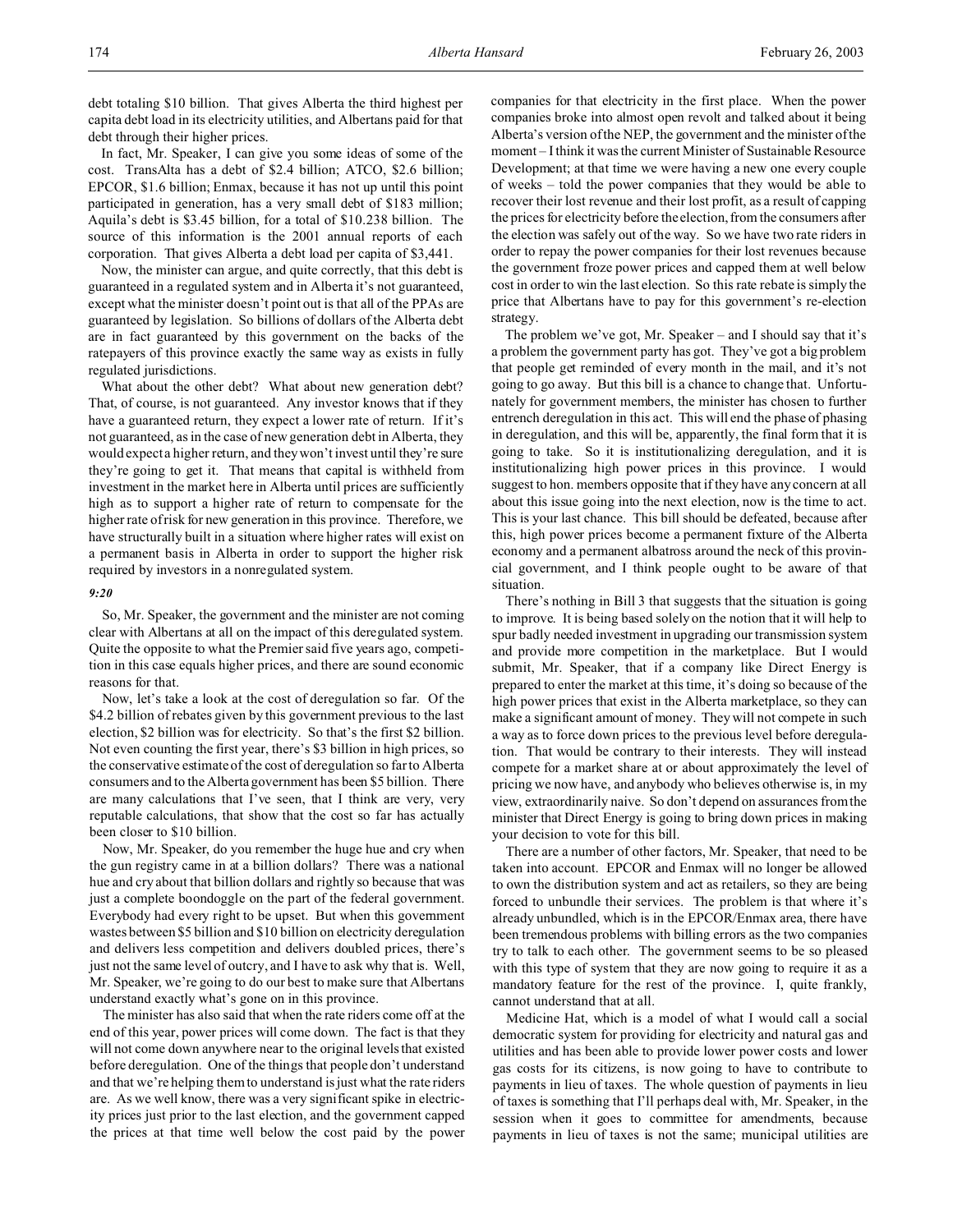designed to provide low prices and a return for taxpayers. They are not intended to provide a return for investors, so they should not be treated the same way.

Mr. Speaker, we believe that rate riders should be canceled and we should return to a reasonable and modernized system of regulation in order to protect consumers in this province, and I urge members to support that.

**The Acting Speaker:** Standing Order 29 kicks in. The hon. Member for Edmonton-Gold Bar.

**Mr. MacDonald:** Thank you very much, Mr. Speaker. I have a question for the hon. Member for Edmonton-Highlands. Going back to a government of Alberta news release on August 24, 2000,

this is good news for Albertans. Opening up the electricity market will mean more choice, better access and, ultimately, the most competitive power prices for our homes, farms, municipalities, businesses and industries.

#### *9:30*

Now, earlier there was talk about how we're going to have to subsidize and this myth that there are going to be subsidies somehow involved in having low-cost power. Could you please explain? Further on in this press release when you were talking about the power purchase arrangements and the fact that for the first auction the sale was \$1.1 billion, and the government claimed here that "some critics have suggested the power auction could have raised as much as \$4 billion" instead of the \$1 billion. "If the auction had raised that much, consumers would have had to pay more in electricity rates to allow the bidders to recover their investments." Do you agree with that statement, or do you think that perhaps it's the consumers that are subsidizing . . .

**The Acting Speaker:** Hon. member.

**Mr. MacDonald:** Oops. I'm sorry. Through the Speaker of course. Do you think it's the consumers that are winding up subsidizing the bidders?

**The Acting Speaker:** Hon. member, brief questions. The hon. Member for Edmonton-Highlands.

**Mr. Mason:** Thank you, Mr. Speaker. I'm pleased to respond to the hon. Member for Edmonton-Gold Bar. Actually, what the power purchase agreements were for was the accrued value that consumers had paid in the plants as the plants depreciated and were paid off, but the fact of the matter is that the auction failed to raise the money that was necessary, and as a result I think that it's quite contrary to what the government news release said. This contributed to the higher prices for consumers in this province.

**TheActing Speaker:** The hon. Member for Spruce Grove-Sturgeon-St. Albert.

**Mr. Horner:** Thank you, Mr. Speaker. Through you to the hon. Member for Edmonton-Highlands. He was talking about the rate riders, and I'd be interested to know his thoughts on my question, which revolves around: in 2002 two companies were making purchasing decisions because the rates had risen to fairly high levels. Both of those decisions were approved by the AEUB, and I don't argue with that. However, I'd like to know if the hon. member agrees with the decision which was made by EPCOR management to lock its customers into a full year's worth of high prices in 2001, which really has caused this huge discrepancy between the rate riders in the EPCOR/Aquila and Edmonton area and the ATCO area.

**Mr. Mason:** The short answer, Mr. Speaker, is no. I think that EPCOR made a number of serious errors with respect to that particular agreement and in their arrangements with Aquila. But I will point out that what happened was that the company that preceded Aquila, that owned that, sold it in the market set up by the government. EPCOR made the deal to acquire that area and then went to the market after the auctions had already taken place and on the market set up by the government, using the supply that was created under the rules of the government, purchased electricity at a very high price and then passed that on to consumers.

What is supposed to happen is that there's supposed to be some competition so that a company that makes those kinds of decisions goes out of business or loses its market share, and the fact of the matter is that there was no competition in any real sense to EPCOR in that area. So the government, having taken away regulatory protection, failed to provide competition in a way that would protect consumers. So ultimately it comes back, Mr. Speaker, to the bungling of the government in its deregulation effort.

**The Acting Speaker:** The hon. Member for Edmonton-Rutherford, followed by Edmonton-Centre.

**Mr. McClelland:** Thank you, Mr. Speaker. Deregulation has the effect of bringing market discipline to the production, distribution, and consumption of energy, thus driving efficient generation and use of the resource. I wonder if the Member for Edmonton-Highlands can give us an example of a publicly owned, publicly managed, publicly funded entity that could bring the same market discipline to any product.

**Mr. Mason:** Mr. Speaker, the member is letting his ideology get in the way of his understanding of how the world really works. In actual fact, public power is always cheaper than private power.

**The Acting Speaker:** Unfortunately, the time allocated for this section has passed.

The hon. Leader of Her Majesty's Loyal Opposition.

**Dr. Nicol:** Thank you, Mr. Speaker. I rise this evening to talk about the issues that arise from Bill 3. The attempt that the government is making under Bill 3 to kind of fix what has turned out to be quite a mess in terms of deregulation of electricity probably doesn't do much to really help it a lot. When you look at the structural changes that they've put in place – they keep talking about this concept of competition and how we have to make sure that competition works, but when you look it at from the point of view of this deregulation truly creating what, in effect, is competition, you kind of wonder whether or not it really is going to operate in such a way that consumers have the choice mechanisms that we normally think of in the context of market economics.

Mr. Speaker, we started off in Alberta with a structure in our electricity industry that had us at the bottom end of the cost distribution of electricity in all of the North American marketing jurisdictions for electricity. Some of the statistics I saw in the year 2000 put us about 24th out of 156, 24th from the lowest cost. The only ones that were underneath us were the jurisdictions that relied mainly on hydropower, which by operation is much less costly on a dollar investment basis. When you build in environmental costs, then you have to think twice about whether or not it really is as low cost as it is, but in terms of capitalization and current market reflections that is the lowest cost source.

So we didn't have a lot of hydro, but the way we dealt with our electricity, having private-sector operators mostly but also one major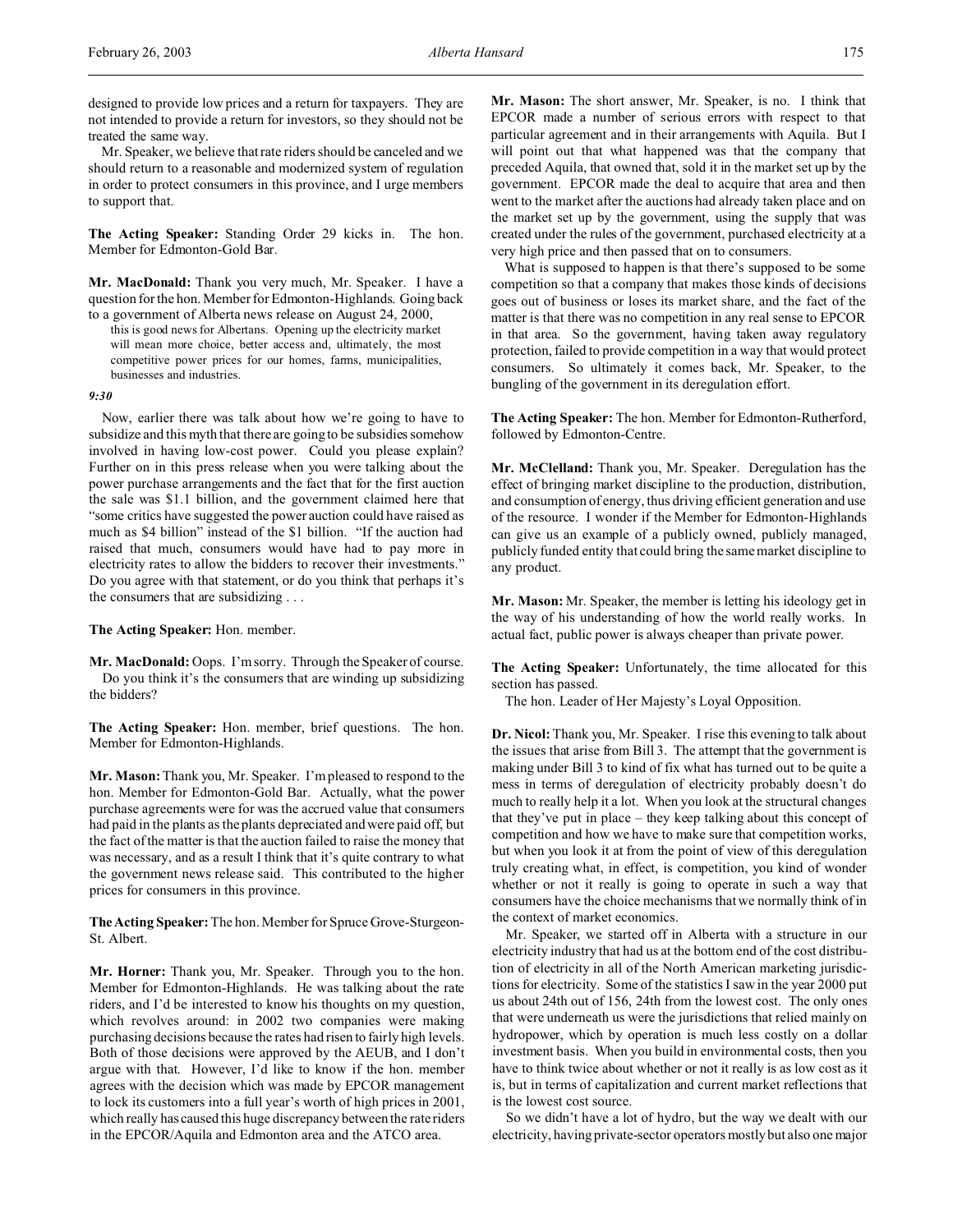municipal operator who was operating in the same vein with bidding into that generation pool, we had a very, very friendly electricity market system. The idea that we were going to restructure this somehow could have easily been done to give us more competition at the generation level without having to disrupt a system that was working really well. We could have built it in so that, you know, the cogen groups had an option to bid in, to supply power, and still to manage that without disrupting their independence and their business position. But, instead, we chose to try to create a competitive market through the system, and in effect we've ended up with a really disjointed system that has a lot of hoops to jump through, in effect more regulation than we had before, because it was very simple to flow through on a fixed-cost basis, through the monopoly distribution and transmission components, the delivery systems that were run, either through a co-op or a local municipal utility, and end up with a fairly stable cost structure.

You know, this is one of the interesting things that we heard earlier from the Member for I think it's Edmonton-Whitemud, that said that we would get market discipline from deregulation. The kind of deregulation – or reregulation is a better term – that we've experienced, in effect, has given us no market discipline whatsoever. The market discipline that we had through the previous system was much more stable and much more predictable and much more friendly, both to the residential and industrial and commercial users.

So, you know, talking about market discipline that would come from reregulation isn't illustrated in the end result that we've got. What we've got to look at is: why is that? A lot of it is that what we've done is we've created a lot more risk points in our distribution system. Really, the only risk point we used to have was the generation side, where there was uncertainty: was the load going to be needed? So what we had was a reserve commitment from some of those generators that they would come on when their load was needed. When they weren't needed, we paid their depreciation costs, and they operated. They got, in effect, a return on investment for a standby facility. That was really the only area where there was risk associated, and we had to capitalize that and pass it on through our pricing systems.

### *9:40*

What we've got now is that we, in effect, have risk at a much greater degree because we've got market risk at the generation level because the pricing structure has to be designed to take into account the fact that they may not be the sufficiently low bid that day. So there's a risk there. We also now have added in a significant number of risk points once we get through the transportation and distribution networks into the market structure because we've added in by law a couple of more steps in the marketing process.

If you look at it from the point of view of this giving us better power, better choice, if we truly wanted to look at market structure and talk about choice, we by law are limiting many of the options that exist in a true market structure situation. The law prohibits consumers getting together and jointly buying. You know, the city or a municipal district cannot buy on behalf of its residents. The REAs are no longer allowed to buy collectively on behalf of their members. They have to open up their membership to other suppliers. Yet if you go out into a regular commodity market, groups can get together and bulk buy. Groups can get together and deal with timeliness. That's not allowed by this act.

So we are intervening and creating a market structure that isn't real life. It isn't the kind of thing that markets develop around. We're in a situation where we are in effect taking away from municipalities a lot of the choices that they should have a right to on behalf of their residents. You know, if they want to have a local

municipal utility that provides them with electricity or provides them with natural gas or one of the other utilities, that should be their choice. If they want to buy in bulk so that they can get a good deal, that should be their choice. Yet that's prohibited here. Municipalities, municipal governments are not allowed to participate. This act is going to force a separation between municipal ownership and decision-making and pricing decisions. What about choice? You know, if we truly talk about "Should Albertans be able to organize and get together in a fashion that they see fit?" this prevents them from doing that.

The other thing that's interesting, Mr. Speaker. Over the last year while we've been talking about the results of reregulation and talking to businesses, I've had a chance to talk both to businesses inside the electricity industry and consumers in the electricity industry. It's an interesting split in the sense of when you talk to them and you say: has reregulation worked, or has it not worked? Of the companies that are, in effect, users of electricity, very few of them – I would suggest maybe 1 in 20 – truly feel that they are getting a benefit from the imposed reregulation of our electricity industry. When you talk to the companies that are involved in the system, it's interesting if you pose two questions to them. If you pose the question, "Have you benefited from reregulation?" probably 4 out of 5 of them will say yes. Even some of the ones that are involved in the industry, about 1 out of 5 of them, are saying: "Well, no, not really. We like the other structure, the other regulation system better."

You ask that same group of industries, "What is your perception of what reregulation has done for the consumer in this province; has it benefited them or not?" They'll say: "Now? Today? No. No way." Unanimous. Even the people involved in the industry, if you say to a business, "In the long run will consumers benefit; will they have a better structure, a better pricing system for their electricity?" they'd say no. You know, in effect, what you've got are the people involved in the industry saying that this isn't going to help Alberta consumers of electricity in the long run. So there's a disconnect between what we see showing up in legislation, what we see trying to be put in place here by government and the industry, both of whom are going to be involved in that reregulation, and the consumers saying: it's not going to work.

Mr. Speaker, you know, this goes back to the discussion that we started here when the first electricity bill was passed in 1995, and I suggested that changing the structure of electricity from one which captures the market surplus for consumers to one which transfers the market surplus to producers is not going to benefit consumers in this province. In the end that's shown up to be what's happened. We are not getting a benefit of any of that market surplus being available to the consumer. You really have to wonder what is happening and how it's going to fit together and how it's going to come to any kind of a long-term benefit for the electricity users in our province. It's one of those things where you kind of wonder where the government was going, what they were after, or what they were trying to do. From a conceptual point of view it cannot be proven to be beneficial. From an operational point of view reregulation has obviously not given Albertans lower priced electricity, and we're ending up in a situation where "What next?" is kind of the answer that you come up with.

You look at some of the issues that have to be addressed, and the bill that we're looking at today is going to go through and try and once again reregulate and differently regulate the electricity industry. There are just a couple of specifics that I want to talk about to start with. You know, who knows whether the changes that we're making in the structure of the administration sector are going to really facilitate marketing ease or simplicity or clarity? We're only going